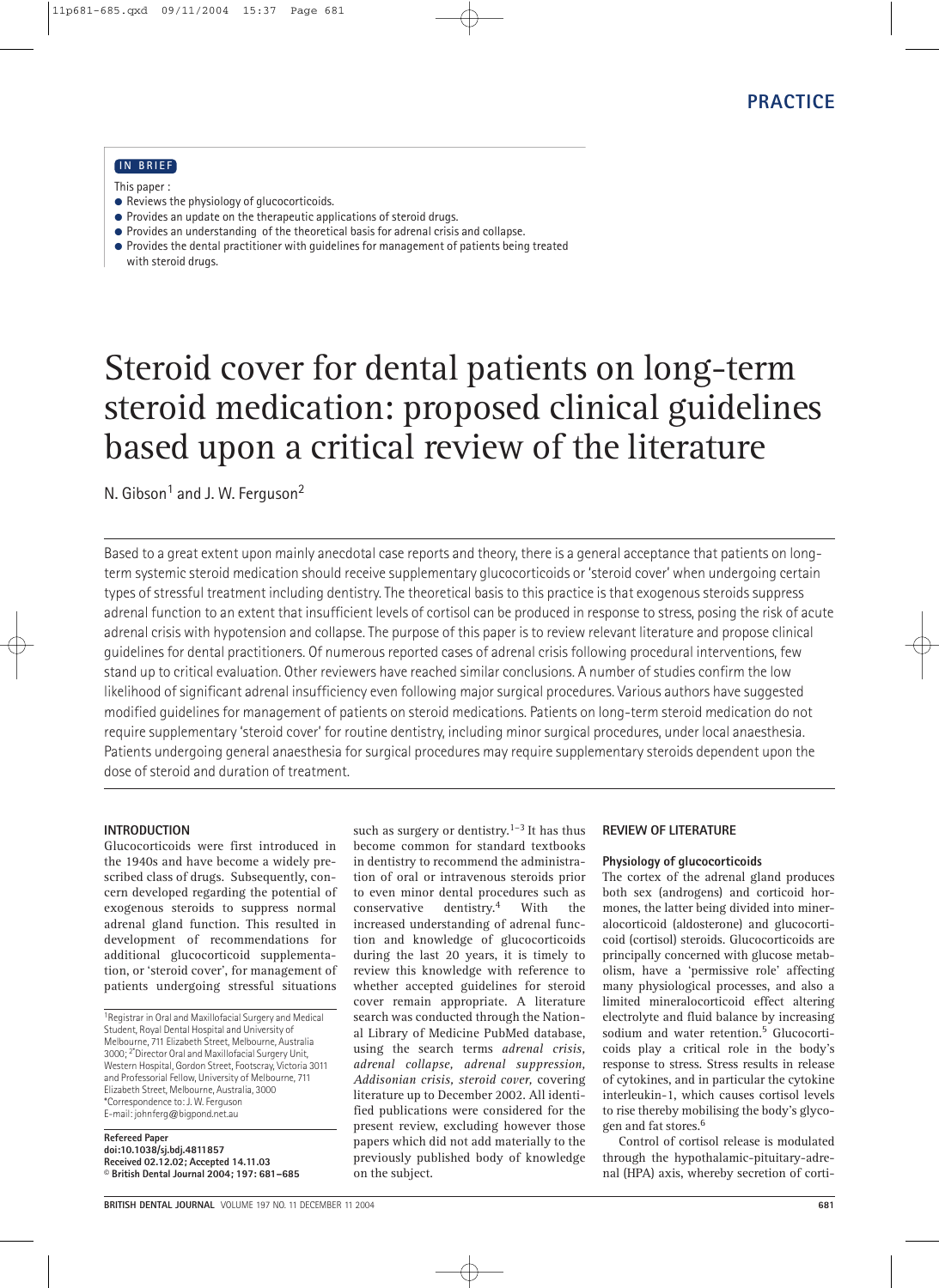cotrophin-releasing hormone (CRH) from the hypothalamus in turn modulates release of adreno-corticotrophic hormone (ACTH) from the anterior pituitary gland. Cortisol release is in direct response to the action of ACTH. Cortisol, as well as exogenous glucocorticoids, functions to provide negative feedback on CRH release from the hypothalamus and thus ACTH.<sup>5</sup>

# **Glucocorticoid insufficiency**

Thomas Addison, in 1855, described the clinical syndrome associated with disease of the adrenal glands. Primary Addison's disease follows destruction of the adrenal gland, resulting in decreased mineralocorticoid and glucocorticoid levels.7 Autoimmune disease has now superseded tuberculosis as the most common cause of primary Addison's disease, while other causes are metastatic cancer, haemorrhage and fungal disease,<sup>8</sup> and an identical clinical state will also arise following adrenalectomy. Secondary Addison's disease results from deficiency of ACTH due to disease of the anterior pituitary gland, but may also result from the action of exogenous glucocorticoids in suppressing ACTH release. This leads to decreased glucocorticoid levels only, mineralocorticoid levels being not affected as they are controlled by the renin-angiotensin system.7,9 Addison's disease may present either as a chronic illness, or as an Addisonian or adrenal crisis associated with a stressful event when cortisol levels fail to meet the body's increased requirements.

## **Adrenal or Addisonian crisis**

Untreated adrenal failure is incompatible with life,  $^{10,11}$  and acute adrenal insufficiency is primarily a state of mineralocorticoid deficiency.<sup>12</sup> However, patients taking exogenous steroids may sometimes develop coexistent autoimmune adrenal disease, and experience Addisonian crisis due to the mineralocorticoid deficiency alone.12 Three clinical states associated with adrenal failure are considered to occur.

- 1. Acute adrenal crisis, with insufficiency of mineralocorticoids and glucocorticoids, is a medical emergency. The patient presents with abdominal pain, weakness, hypotension, dehydration, nausea and vomiting.<sup>13</sup> Laboratory findings may include decreased sodium (hyponatraemia), elevated potassium (hyperkalaemia), decreased blood glucose (hypoglycemia), acidosis and uraemia. Few patients have all these findings, with hypotension and nausea being most common.14
- 2. Patients with secondary Addison's disease present less acutely, because mineralocorticoid function is normal. The

most typical presentation is of hypotension, and hyponatraemia without volume depletion.9 Additional symptoms may include fatigue, weakness, arthralgia, nausea, and orthostatic dizziness associated with hypotension.

3. Patients taking exogenous glucocorticoids. Exogenous glucocorticoids can cause adrenal gland suppression and resultant atrophy. With atrophy of the adrenal glands there is a decreased glucocorticoid response to stress, and this may precipitate an adrenal crisis.<sup>7</sup>

### **Adrenal crisis and surgery**

The stress of surgery may precipitate adrenal crisis in patients. Since 1952, fiftyseven cases have been reported of patients suffering fatal circulatory collapse following surgery, believed to be due to cortisol insufficiency, and these cases have been reviewed and summarised in the paper by Salem *et al.*<sup>15</sup> In reviewing these reports, firm evidence of definite adrenal insufficiency was however identified for only three cases, while in three further cases adrenal insufficiency was the likely cause. The remaining cases were inconclusive or not likely to have been related to cortisol levels. Cope<sup>21</sup> has stated that most reported cases of adrenal insufficiency 'were a failure of medical diagnostic skills not the adrenal glands.' It could thus reasonably be concluded that adrenal insufficiency leading to acute adrenal crisis is considerably over reported.

In oral and maxillofacial surgery two cases of adrenal crisis following dental extractions have been reported. In the case described by Cawson and James<sup>16</sup> a 49year-old male, taking 5 mg prednisolone daily for rheumatoid arthritis, underwent general anesthesia for 15 dental extractions. The patient doubled his prednisolone dose on the day of the operation. Postoperatively he was referred to hospital with persistent bleeding and found to have blood pressure of 60 mm Hg systolic and 40 mm Hg diastolic. Blood pressure rose following administration of hydrocortisone, thus the hypotension was attributed to an adrenal crisis. In the case of Broutsas and Seldin<sup>17</sup> a 53-year-old woman, taking 37.5 mg cortisone (equivalent 7.5 mg prednisolone) for primary Addison's disease, had seven teeth extracted under general anesthesia. Additional doses of 100 mg cortisone were administered 12 and 6 hours preoperatively. Post-operatively she had low blood pressure and signs of shock that were attributed to adrenal crisis.

Both of these patients presented with low blood pressure post-operatively, which responded to the administration of hydrocortisone 100 mg at regular intervals over the following 2 days. However, the administration of intravenous hydrocortisone will produce a rise in blood pressure in healthy patients, and cannot thus be regarded in these two cases as *prima facie* evidence of acute adrenal insufficiency.19 Hypotension following general anaesthesia can have numerous causes, including nausea and failure to restore volume following pre-operative fasting. Furthermore, neither cortisol levels nor electrolytes were assessed, and the patients were not worked up for other causes of hypotension. It is correspondingly inconclusive that adrenal crisis was the cause of hypotension in either case.

A further case of adrenal crisis was reported by Scheitler *et al.*, <sup>18</sup> involving a 43-year-old man undergoing tooth extraction under local anaesthesia. However this patient, who had well-documented secondary Addison's disease subsequent to pituitary surgery and radiotherapy, had a reaction involving high fever and raised blood pressure inconsistent with acute adrenal insufficiency. This case therefore does not meet any reasonable criteria for adrenal crisis.

### **Exogenous glucocorticoids and adrenal suppression**

Every day, 24 to 30 mg of cortisol (equivalent to 5–7.5 mg prednisolone) is released in a rhythmic pulsatile fashion. Under stress this may increase to 300 mg (60 mg prednisolone equivalent) per day.22 The existence of adrenal suppression can be tested by measuring the cortisol response to ACTH or insulin.<sup>23</sup>

Bromberg *et al.*<sup>24</sup> evaluated 60 transplant patients at the time of admission for surgery or for serious medical conditions. The patients had all been taking 5 to 10 mg prednisolone for longer than 3 months and had received no additional steroids. Compared with controls, the test group showed comparative cortisol levels in response to stress. However a study by Schlaghecke *et al.*, <sup>25</sup> of 279 patients receiving steroids, found a correlation between resting cortisol levels and dose of steroids, but little correlation between steroid dose and poor cortisol response to stress testing. Some patients on low doses of steroid did not mount an increased cortisol level after administration of insulin or ACTH. There is no explanation for why this last study conflicts with other published works, and generally it is accepted that adrenal suppression correlates with dose of glucocorticoids and length of treatment.<sup>7,11</sup>

It is well established that patients with documented suppression of adrenal function can undergo surgical treatment without event.<sup>27</sup> Glowniak and Loriaux<sup>28</sup> conducted a double blind study of 18 patients with proven HPA suppression undergoing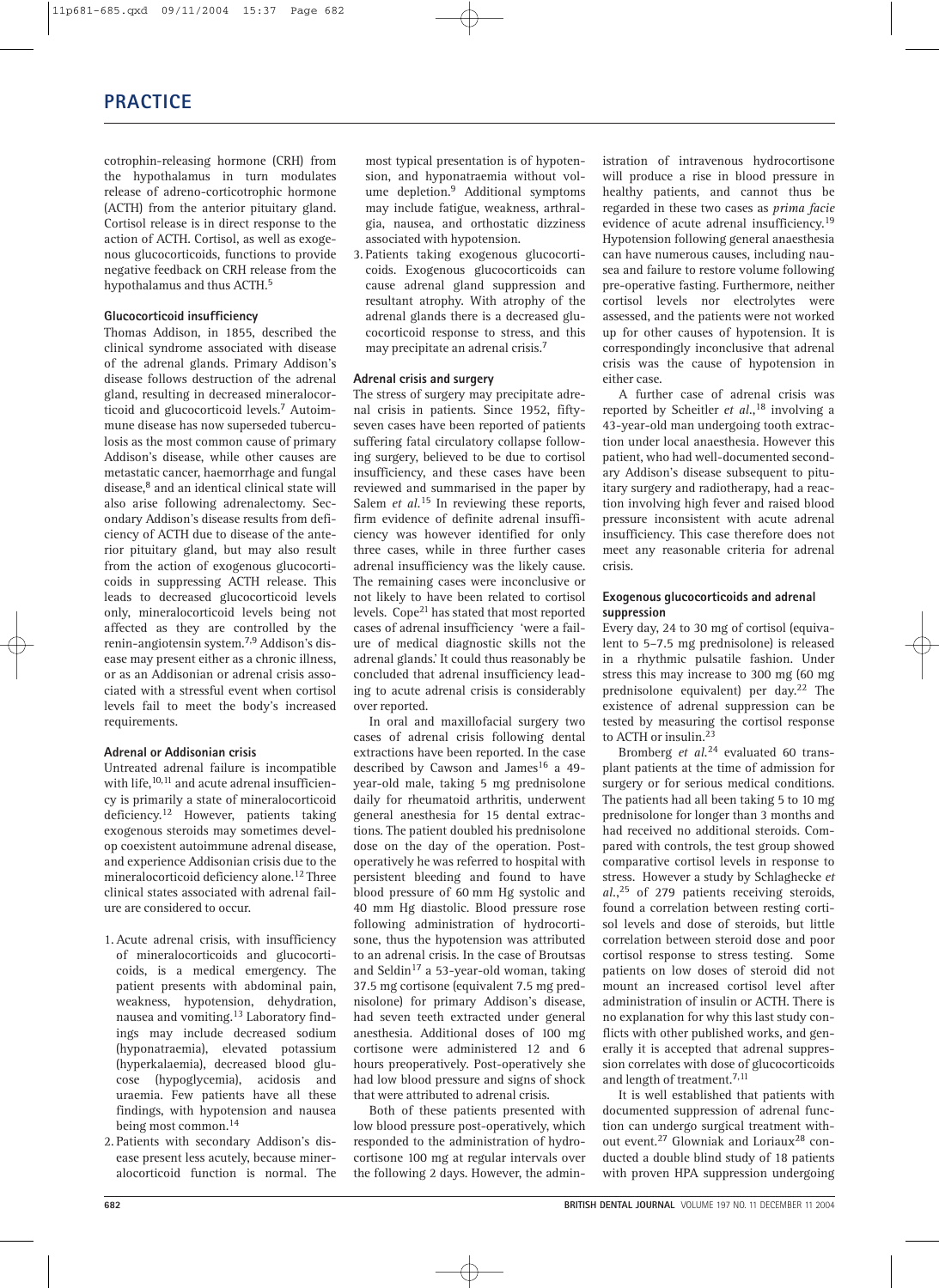moderate to major surgery. The test group received supplementation of 200 mg cortisol for the first 24 hours followed by 100 mg the second day and 50 mg the third day, while the control group received only their regular steroid dose. Blood pressure peri-operatively was monitored, and no difference found between the two groups. One patient in each group developed postoperative hypotension but both responded to volume replacement. It may be that testing of cortisol response to ACTH or insulin is an unreliable surrogate end point for adrenal suppression, in other words the criteria measured are not a reflection or marker of the clinical situation.

In another study by Bromberg *et al.*, 29 52 renal patients receiving between 10 and 15 mg prednisolone daily underwent moderate surgery without additional steroids. Monitoring of cortisol levels showed an increase in cortisol perioperatively and no patients had signs of adrenal crisis. Kehlet and Binder<sup>30</sup> studied 104 patients who ceased taking their regular dose of exogenous glucocorticoids 36 hours prior to surgery, and whose bloodpressure and cortisol levels were monitored throughout surgery. The majority of these patients maintained a normal adrenal cortical response.

Patients who exhibited lower resting cortisol levels than controls did not develop hypotension, when compared with patients with normal cortisol levels.

Seven patients experienced unexplained hypotension, four of whom had normal cortisol levels and three slightly decreased cortisol levels. The hypotension corrected spontaneously or following fluid replacement. It thus appears that HPA suppression does not correlate with the ability of the adrenal glands to respond to stress.

Dluhy, $31$  in a review of inhaled steroids and glucocorticoid activity, concluded that inhaled steroids in high doses for a long term could lead to suppression of the HPA axis, possibly indicating the use of supplementary steroids during stress challenges. Recent case reports, well documented with respect to measuring cortisol levels and undertaking stress testing, have confirmed that high doses of inhaled steroids such as fluticasone and budesonide can cause adrenal suppression culminating in adrenal crisis.32,33 Dluhy further concluded that the risk of adrenal insufficiency in patients taking low to medium doses of inhaled steroid was minimal, and did not indicate use of supplementary steroids.

#### **Glucocorticoid dose and HPA suppression**

Generally it is accepted that the degree of HPA suppression is related to the length of treatment and dose of steroids.7,11,26 Long term steroid treatment, with doses equivalent to 10 mg prednisolone or greater, is

mostly likely to cause HPA suppression.26 This group of patients may develop symptoms of fatigue, weakness, arthralgia, nausea, and orthostatic dizziness if they abruptly stop steroids.<sup>9</sup> Salem<sup>15</sup> reviewed the literature on this topic, concluding that blanket recommendations for steroid cover were not supported by evidence and that more significance should be attached to the dose and duration of therapeutic steroid treatment. He additionally points out that patients taking doses above 50 mg prednisolone are close to the innate maximum cortisol level seen in patients when stressed, therefore maintenance of the usual steroid dose is more critical than supplementary steroid doses, a view supported by Glowniak.<sup>28</sup>

Daily doses of steroids at or below 5–7 mg prednisolone a day are considered by some authors to be under the physiological threshold for causing adrenal suppression. There is however no consensus as to whether HPA suppression can occur in patients taking low doses of steroids.34

In summary, adrenal suppression via the HPA axis is most likely to occur with high doses of steroids, however such suppression does not necessarily eliminate the normal cortisol stress response.

#### **Recovery from HPA suppression**

HPA recovery, following cessation of high dose short to medium term steroids, occurs within 2 months. Spiegel *et al.*<sup>35</sup> evaluated renal transplant patients who received 40–100 mg prednisolone daily for 2–4 weeks, demonstrating that all had recovered normal adrenal function by 7 days. Webb and Clark<sup>36</sup> evaluated cortisol levels in patients who received 40 mg prednisolone daily for 3 weeks and found cortisol levels normal after 4 days. Levic *et al.*<sup>37</sup> studied 10 multiple sclerosis patients administered 1000 mg methylprednisolone (equivalent to 1200 mg prednisolone) for 7 days, and found no HPA suppression 10 days after ending the therapy.

The natural history of recovery following prolonged suppression of the HPA axis is manifested as a depressed response to ACTH testing for 9 months or more.38 However, as previously stated, this will not necessarily reflect the functional status of the HPA axis which in most instances will be normal.

#### **Adrenocortical response to stress**

#### *Anxiety*

Studies have evaluated what constitutes stress and causes increases in cortisol levels. Surprisingly, in both the study by Banks $39$ of oral and maxillofacial surgery patients, and that of Udelsman *et al.*<sup>41</sup> of general surgery patients, it was demonstrated that

#### *Anaesthesia*

No cases of adrenal insufficiency have been reported in patients undergoing procedures under local anaesthesia. In a study by Bunch *et al.*<sup>51</sup> of patients having third molar teeth removed under local anaesthesia, significant increases of cortisol levels did not occur. Similarly, in a small study Shepherd *et al.*<sup>50</sup> assessed cortisol levels in patients undergoing periodontal surgery under local anaesthesia alone or with conscious sedation. Cortisol levels fell during the 90 minutes procedure, a more significant fall occurring in the patients receiving conscious sedation.

Hempenstall *et al.*<sup>52</sup> compared cortisol levels in patients having either a general anaesthetic or sedation for surgical removal of third molar teeth. Cortisol levels remained unchanged in the sedation group but rose significantly after surgery in patients who had a general anaesthetic.

General anaesthesia alone will cause an increase in cortisol levels. Oyama *et al.* 46,47 measured cortisol levels in patients under general anaesthesia for 45 minutes prior to surgery, and found a steady increase in cortisol with a peak in the recovery phase. It has been shown by Crozier<sup>49</sup> that certain anaesthetic drugs may cause a fall in cortisol levels during the peri-operative phase, but rapid recovery to normal levels follows. Udelsman *et al.*<sup>41</sup> reported that reversal of general anaesthesia and extubation comprised a major stimulus to increase in cortisol levels, although levels were minimally altered during anaesthesia and surgery.

#### *Surgery*

Kehlet and Binder<sup>30</sup> measured cortisol levels in 74 patients previously treated with glucocorticoids, who underwent major surgery without steroid supplementation. Eighteen patients developed post-operative hypotension, but in all cases the hypotension corrected spontaneously. Three of these patients were considered to have mild adrenocortical deficiency based on measured cortisol levels. These authors concluded that cortisol levels were not the primary determinant of hypotension in glucocorticoid-treated patients, and that acute stressinduced adrenocortical deficiency in such patients was likely to be infrequent. Naito *et al.*<sup>45</sup> studied the changes in plasma cortisol levels during and following major abdominal surgery, demonstrating the expected elevations and defining the mechanisms involved. Complete normalisation of cortisol levels after major surgery may take up to 72 hours, with significant elevation occurring only in the first 48 hours. King *et al.*<sup>48</sup> measured cortisol levels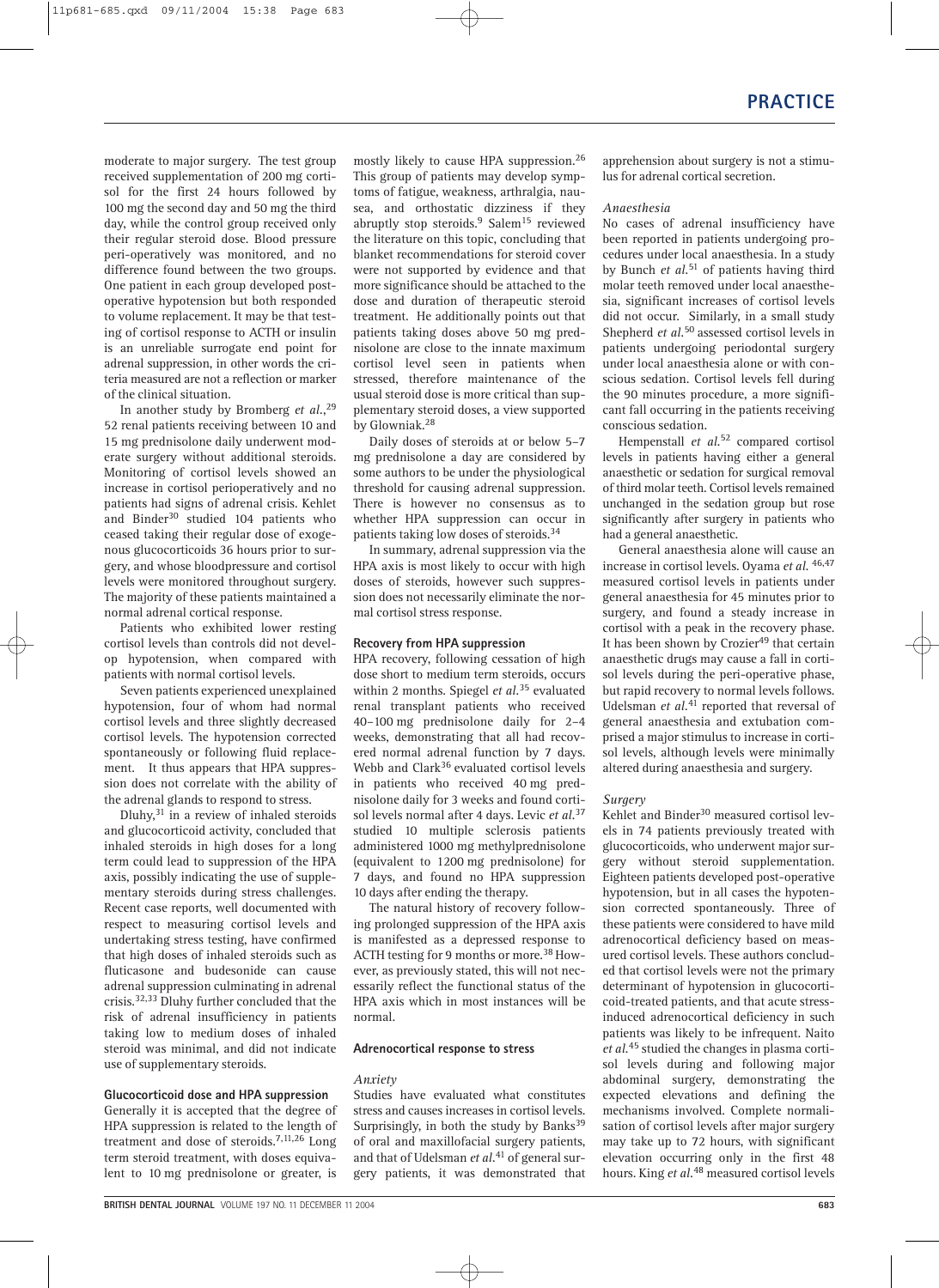in patients undergoing laminectomy, with comparable findings of a modest increase immediately following surgery. Crozier *et al.*<sup>49</sup> studied patients undergoing minor orthopedic procedures, with similar findings, cortisol levels returning to normal by 6 hours. Chernow *et al.*53 demonstrated a direct correlation between the degree of surgical stress and elevation of plasma cortisol, with minor procedures having a negligible effect compared with major surgery, with return to normal levels usually within 24 hours.

### *Dentistry*

There is a relative paucity of studies examining whether routine dental treatment has an effect on plasma cortisol levels. However some studies have examined salivary cortisol levels as these are considered by some authors to correlate well with plasma cortisol levels,<sup>54</sup> although other studies<sup>55</sup> have suggested a better correlation of urinary cortisol levels with those of plasma. Investigations by Brand,<sup>55</sup> Miller *et al.*<sup>56</sup> and Akyuz *et al.*<sup>57</sup> have shown an increase in salivary cortisol levels both before and during restorative dental treatment. Additionally, the study by Brand demonstrated persistent elevated urinary levels of cortisol following treatment.

Banks<sup>39</sup> studied 50 healthy patients undergoing general anaesthesia for third molar surgery, mandibular osteotomies or dental clearances. In these patients cortisol levels rose approximately 4 hours after surgery and returned to base line levels by 24 hours. On the basis of these findings Banks concluded that routine oral and maxillofacial surgery constituted minor surgery and would not warrant more than 1 day of steroid supplementation.

A more recent study by Thomason *et al.*<sup>40</sup> examined the need for supplementary steroids in organ transplant patients undergoing gingival surgery. This well-designed study identified no differences between one group receiving supplementary hydrocortisone 100 mg and another receiving placebo, when assessed by measurement of blood pressure and ACTH levels.

## **PROPOSED CLINICAL GUIDELINES**

#### **Glucocorticoid supplementation or 'steroid cover'**

General dental procedures for patients receiving long-term steroid medication do not warrant supplementation with additional glucocorticoids.

Patients undergoing minor surgical procedures under local anaesthesia are at very low risk, if any, for developing adrenal crisis. Although opinions conflict on whether any significant suppression of adrenal function occurs in patients taking low doses of steroids (under 7.5 mg prednisolone) available evidence suggests that supplementation is unnecessary for local anaesthetic procedures. These patients should simply maintain their usual dose of glucocorticoids. However those patients taking high doses of steroid should double the usual dose on the day. Unexplained hypotension in patients on exogenous steroids should be investigated for other possible causes, because adrenal crisis is rare and patients on glucocorticoids are at high risk of various other medical complications. If adrenal insufficiency is suspected, follow-up with an endocrinologist is important, as secondary adrenal disease needs to be ruled out.

For surgical procedures under general anaesthesia, the need for peri-operative glucocorticoid supplementation, for patients on exogenous steroids, should be determined by the severity of the surgery and the pre-existing glucocorticoid dose, and there is no evidence that glucocorticoid supplementation exceeding physiological levels of cortisol induced by stress is beneficial. Thus, for patients undergoing general anesthesia for minor surgery 100 mg hydrocortisone intramuscularly should be administered and the usual glucocorticoid medications maintained. For major surgery 100 mg hydrocortisone delivered as a bolus pre-operatively followed by 50 mg 8-hourly for 48 hours is adequate.

An alternative regimen for surgical patients is that proposed and successfully trialled by  $L\log d^{42}$  for orthopaedic patients, where hydrocortisone was given as required based on measurement of postoperative levels of blood pressure and pulse rate. It was found that 78% of patients required no supplementation, and surprisingly small doses for those who did. A further option is to undertake pre-operative stress testing by assessing cortisol response to insulin or ACTH challenge.

The risks of excess glucocorticoid administration are relatively small, involving mainly impaired electrolyte balance and hypertension,<sup>10</sup> however pharmacotherapy should be based on current scientific and clinical knowledge, thus decreasing overtreatment and inconvenience to patient and practitioner.

#### **SUMMARY**

Patients with primary Addison's disease are most at risk of acute adrenal insufficiency. The risk of clinically significant adrenal insufficiency is low in patients taking long-term steroid medication. For this latter group of patients, performance of routine dentistry including minor surgical procedures under local anaesthesia does

not require supplementary steroids. For patients undergoing surgery under general anaesthesia, provision of supplemental glucocorticoids needs to be balanced against the dose and duration of treatment with steroid drugs and the severity of the planned surgery.

1. Plumpton FS, Besser G.M. Cole P.V. Corticosteroid

- treatment and surgery. *Anaesthesia* 1969; **24:** 3-18. 2. Kalkwarf K L, Hinrichs J E, Shaw D H. Management of the dental patient receiving corticosteroid medications. *Oral Surg Oral Med Oral Pathol* 1982; **54:** 396-400.
- 3. Luyk N H, Anderson J, Ward-Booth R P. Corticosteroid therapy and the dental patient. *Br Dent J* 1985; **159;** 12-17.
- 4. Scully C, Cawson R A. *Medical problems in dentistry.* 4th ed. p 272. Oxford: Wright, 1998.
- 5. Moffett D E, Moffett S, Schauf C L. H*uman physiology. Foundations and Frontiers.* 2nd ed. pp 96-135. St Louis: Mosby, 1993.
- 6. Naito Y, Tamai S, Shingu K, et al. Responses of plasma adrenocortioctropic hormone, cortisol, and cytokines during and after upper abdominal surgery. *Anesthesiol* 1992; **77:** 426-431.
- 7. Edwards C R, Baird J D, Frier B M, Shepherd J, Toft A D. Endocrine and metabolic diseases, including diabetes mellitus. *In* Edwards C R, Bouchier I A, Haslett C, Chilvers E R (eds) *Davidson's principles and practice of medicine.* 17th ed. pp 706-719. Edinburgh: Churchill Livingstone, 1995.
- 8. Stoffer S S. Addison's Disease. How to improve patients' quality of life. *Postgrad Med* 1993; **93:** 265- 266, 271-278.
- 9. Byyny R L. Preventing adrenal insufficiency during surgery. *Postgrad Med* 1980; **67:** 219-228.
- 10. Swingle W W, Remington J W, Drill V S, Kleinberg W. Differences among adrenal steroids with respect to their efficacy in protecting the adrenalectomized dog against circulatory failure. *Am J Physiol* 1942; **136:** 567-576.
- 11. Swingle W W, Hays H W, Remington J W. The effect of primary doses of desoxycorticosterone acetate in preventing circulatory failure and shock in the adrenalectomized dog. *Am J Physiol* 1949 ; **132:**  249-258.
- 12. Cronin C C, Callaghan N, Kearney P J, Murnaghan D L, Shanahan F. Addison disease in patients treated with glucocorticoid therapy. *Arch Intern Med* 1997; **157:** 456-458.
- 13. Jordan R M. Endocrine emergencies. *Med Clin North Am* 1983; **67:** 1193-1213.
- 14. Gilliland P F. Endocrine emergencies. Adrenal crisis, myxedema coma and thyroid storm. *Postgrad Med* 1983; **74:** 215-220.
- Salem M, Tainsh R E, Bromberg J, Loriaux D L, Chernow B. Perioperative glucocorticoid coverage. A reassessment 42 years after emergence of a problem. *Ann Surg* 1994; **219:** 416-425.
- 16. Cawson R A, James J. Adrenal crisis in a dental patient having systemic corticosteroids. *Br J Oral Surg* 1973; **10:** 305-309.
- 17. Broutsas M G, Seldin R. Adrenal crisis after tooth extractions in an adrenalectomized patient: report of case. *J Oral Surg* 1972; **30:** 301-302.
- 18. Scheitler L E, Tucker W M, Christian D C. Adrenal insufficiency: report of case. *Spec Care Dent* 1984; **4:** 22-24.
- 19. Mattingly D, Tyler C. Plasma 11-hydroxycorticoid levels in surgical stress. *Proc R Soc Med* 1965; **58:** 1010-1012.
- 20. Whitworth J A. Adrenocorticotrophin and steroidinduced hypertension in humans. *Kidney Int Suppl* 1992; **37:** S34-37.
- 21. Cope C L. The adrenal cortex in internal medicine. I. *Br Med J* 1966; **2:** 847-853.
- 22. Montgomery M T, Hogg J P, Roberts D L, Redding S W. The use of glucocorticosteroids to lessen the inflammatory sequelae following third molar surgery. *J Oral Maxillofac Surg* 1990; **48**: 179-187. 23. Talwar V, Lodha S, Dash R J. Assessing the
-